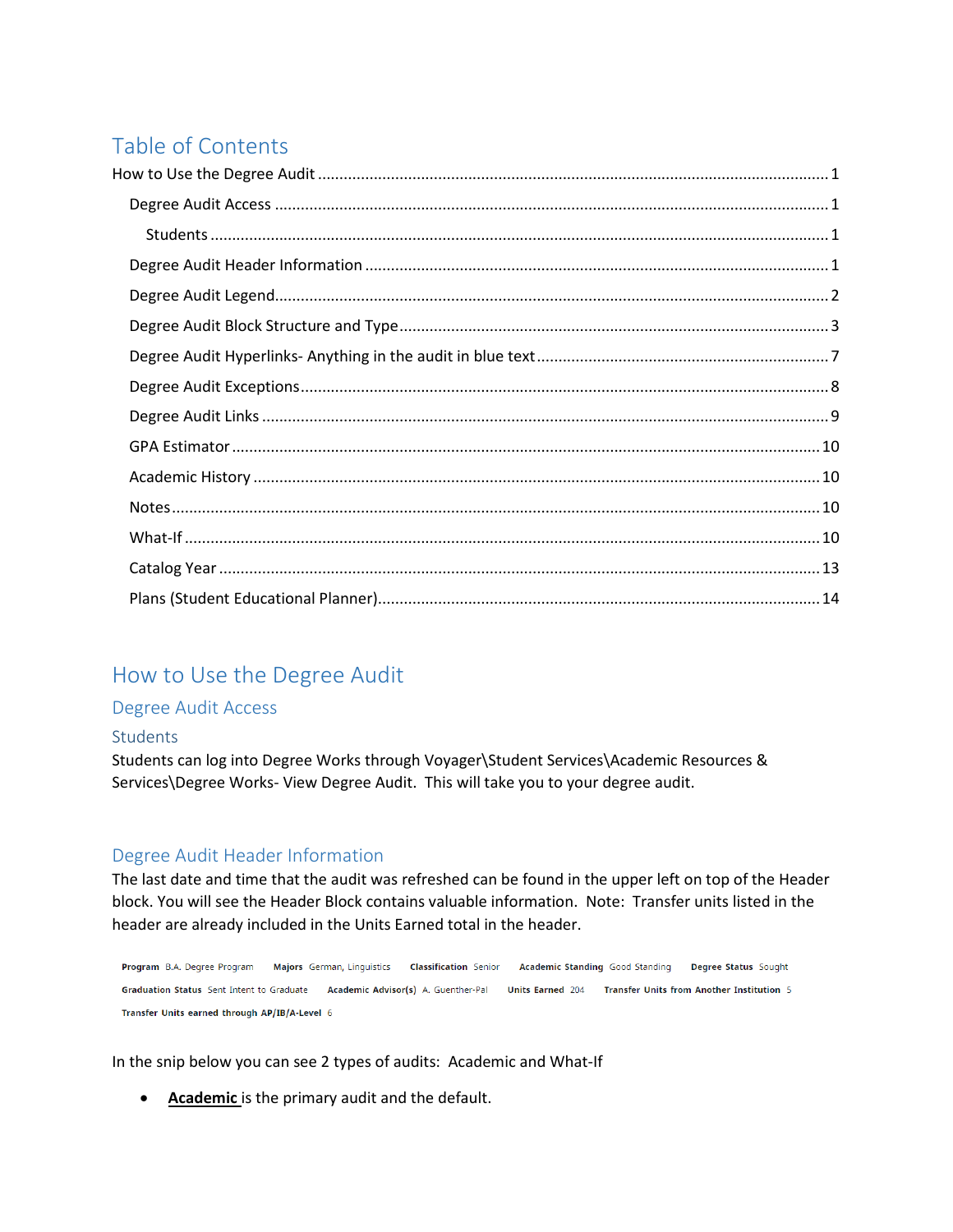• **What-If** is a prospective audit for a different program or to include different courses. More details on the What-If are later in this document.

In the header of the snip below you also see the date and time of the current degree audit. The audit will check each evening to see if the student had a grade change, registration update, or transfer credit update. If any changes are found, a new degree audit will generate. Otherwise, the audit can be manually updated using the PROCESS button. You can select PROCESS if you changed any of these views below and want to see a new audit layout. Note: Feel free to process at any time. Any changes in Voyager to your registration, major declaration changes, or grading might not yet be reflected on the audit. All registration, major/minor/IA, grade changes should be reflected no later than the next business day. If not, feel free to contac[t degreeaudit@lawrence.edu.](mailto:degreeaudit@lawrence.edu)

In the snip below in the Format box, you can select the audit view you wish to use.

- **The Student View** is the default view used by students and advisors.
- **The Registration Checklist** view will show you the remaining or Still Needed requirements for completion.

In the snip below as you move to the right, you will find the degree progress wheels. This shows the student's progress towards checking off all the requirement boxes and units needed to complete on the degree audit. You will also see your Cumulative Degree GPA (LU Degree GPA).

In the snip below continuing to the right, you will find the in-progress (current term) and pre-registered (future terms for which the student is registered) checkboxes. These are checked by default but can be unchecked if the user wishes to run an audit excluding these courses.

| Academic                      | What-If      |                                                                                                 | View historic audit<br>$\checkmark$<br>11/30/2021 at 9:16 AM UG/                         |
|-------------------------------|--------------|-------------------------------------------------------------------------------------------------|------------------------------------------------------------------------------------------|
| Format<br><b>Student View</b> | $\checkmark$ | <b>Degree progress</b><br>90%<br>87%<br>Requirements<br>Units<br>Cumulative Degree GPA<br>3.724 | In-progress courses v<br>Preregistered courses<br>$\blacktriangledown$<br><b>PROCESS</b> |

## <span id="page-1-0"></span>Degree Audit Legend

The Degree Works symbol legend can be found at the end of the degree audit. While this is presented out of order compared to the flow of the audit, it's important to understand the symbols used before going into the degree audit requirements.

| Legend  |                                                              |   |                                              |
|---------|--------------------------------------------------------------|---|----------------------------------------------|
| $\odot$ | Complete                                                     |   | Not yet complete                             |
|         | Complete (with successful completion of courses in-progress) | ⊕ | Nearly complete - Contact Registrar's Office |
|         | Prerequisite                                                 | @ | Any subject and/or course number             |
| (R)     | Repeated course                                              |   |                                              |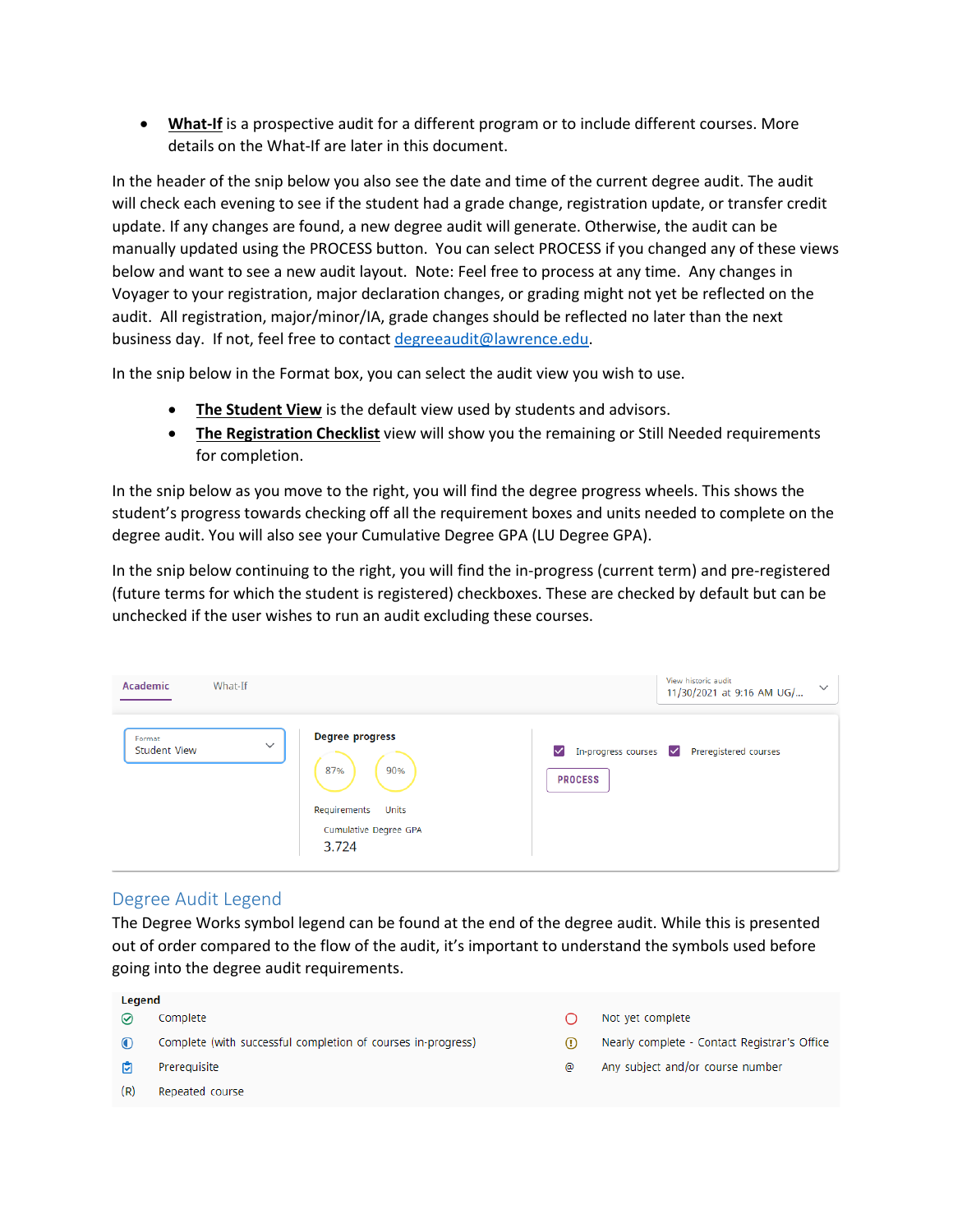- **Complete** (green circle with a checkmark) Requirement is met.
- **Not yet completed** (open red circle) Requirement is not met and not in progress.
- **Complete** (with successful completion of courses in-progress) (half-filled blue circle) Requirement being met with current or future classes.
- **Nearly complete** Contact Registrar's Office (yellow circle with exclamation mark) Requirement is not satisfied but there are no specific classes assigned to allow completion. An example would be a GPA 2.0 or lower might cause this to show. Another option might be a requirement that is not course related, but requires the department to sign off on the requirement as completed.
- **Prerequisite** (blue clipboard with a checkmark) course has a required prerequisite course. (At this time we are not using the Degree Works prerequisite functionality. Needed prerequisites can be found in the course descriptions.)
- **Any subject and/or course number** (@) Wildcard to represent any missing applicable value. For example, HIST @ means any HIST course. SPAN 5@ means any 500 level SPAN course.
- **Repeated course** (R) Found on classes that have been excluded due to being repeated. (At this time we are not using the Degree Works repeat functionality. Excluded courses due to repeat with a grade of "R" will be listed in the Insufficient Block further down in the audit.)
- While not formally found on the legend, the **transfer grades** are indicated with a "TR".
- Additionally, at the overall block level, the "Complete" symbol is replaced by the word "Complete" in a green box, the "Complete (with successful completion of courses in-progress)" symbol is replaced by the word "In-Progress" in a blue box, the "Not yet complete" symbol is replaced by the word "Incomplete" in a red box, and the "Nearly complete – Contact Registrar's Office" symbol is replaced by the words "Contact Registrar's Office" in a yellow box.

COMPLETE

IN-PROGRESS INCOMPLETE

## <span id="page-2-0"></span>Degree Audit Block Structure and Type

There are several types of blocks. Each block will display the catalog year it is operating from just below the block title. As demonstrated above, the completion status of the block is displayed to the right of the block title as incomplete (red text), in-progress (blue text), complete (green text), or nearly complete (yellow text).

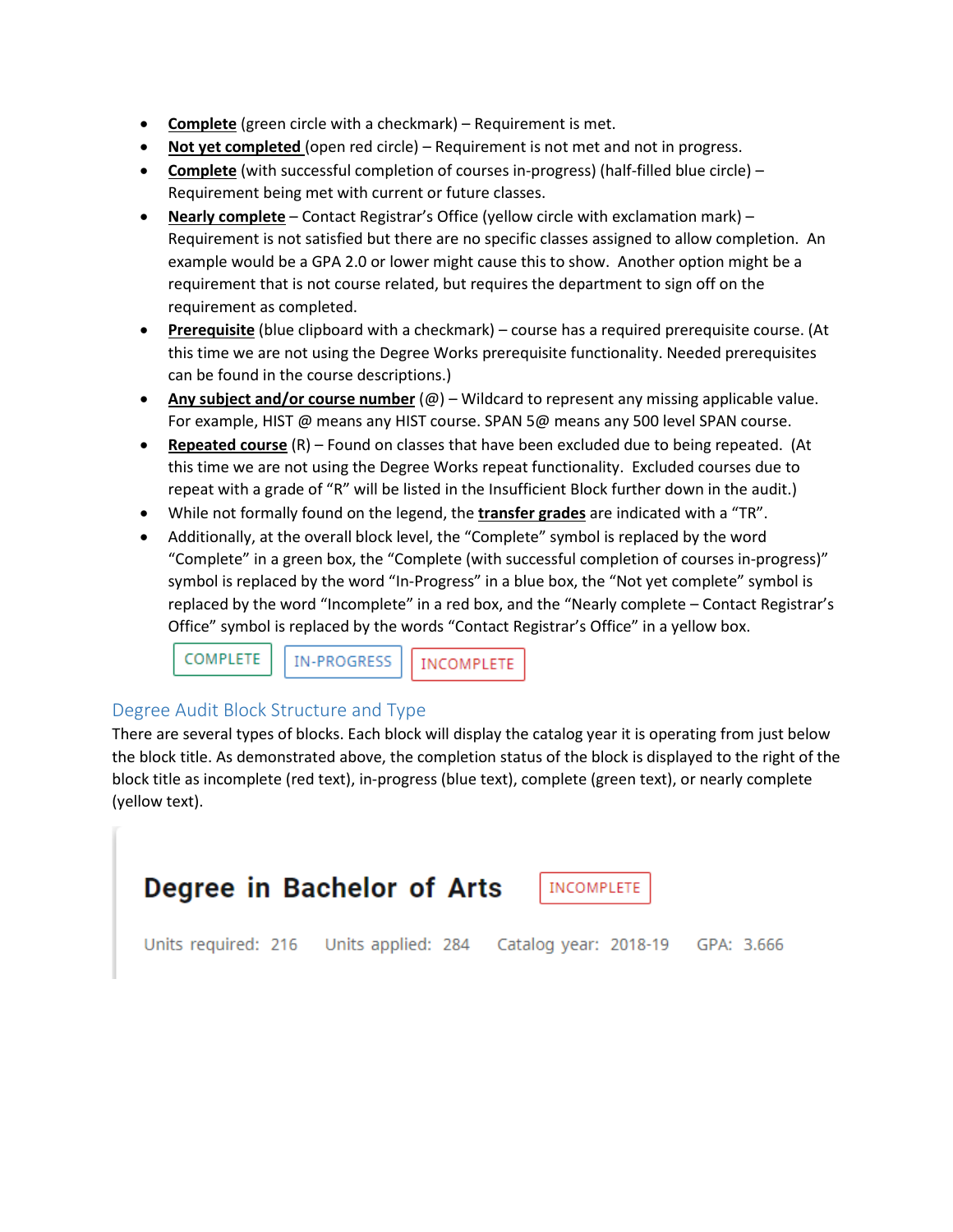# **Distribution Requirements, BA**

**COMPLETE** 

Catalog year: 2018-19

- **Degree block** This block tracks overall degree requirements needed to complete the declared degree (BA, BMUS, BMA, BA/BMUS). This block includes:
	- o The header of this block contains Units **Applied** (this is not the same as units earned)**.** Units Applied includes in progress courses, registered courses in future terms, and all units earned (transfer included). If you want to know only units **Earned**, see student information block at the very top of the audit as mentioned above.
	- $\circ$  If a student begins to approach the maximum number of units in a department or division for their degree, a note will appear in the header of the Degree Block. In the example below, the BA test student is approaching the maximum units in Biology and a note now appears in the header of the Degree block. The second example is a BA test student approaching the maximum units in Fine Arts and a note now appears in the header of the Degree block.



The example below is a BA test student that has earned 213 of 216 units. Note: Not only does a student need to meet the minimum units required, they must also meet all degree, major/minor/IA requirements.

O Minimum Total Units Required

Still needed:

You currently have 213 units including both earned and in-progress courses. To graduate, you need to successfully complete a minimum of 3 additional units and all graduation requirements.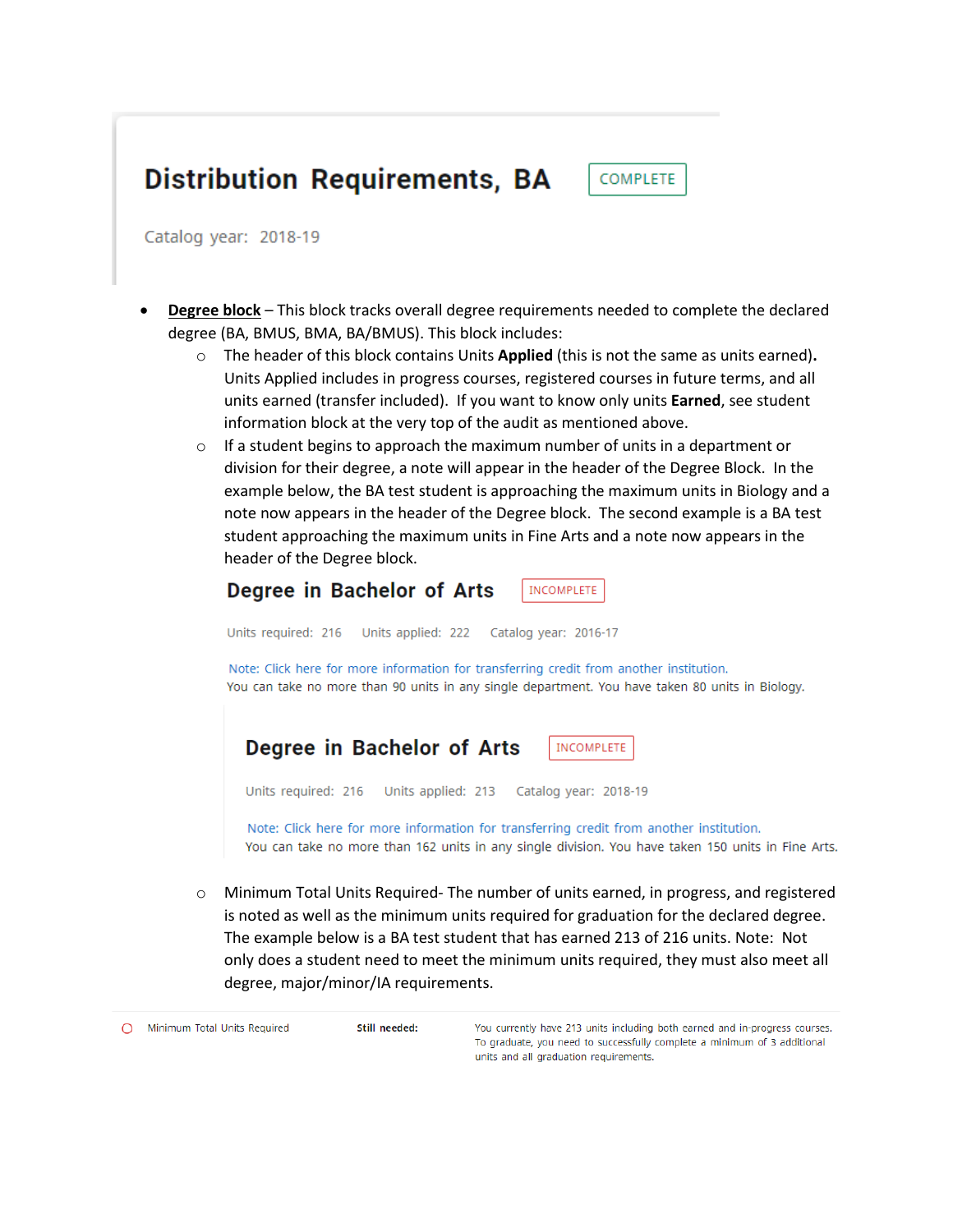- o Minimum Units Earned from Lawrence University- Students must earn at least 108 units from Lawrence. This will show as not yet complete until 108 units (162 for the 5 year double degree program) are earned at Lawrence. Once 108 LU units are earned (162 for the 5 year double degree program), it will show as complete.
- o Last 54 Units from Lawrence University- Students need their last 54 units to be completed at Lawrence unless the major is met. This will show as in progress until the major(s) are all met and the last 54 units earned have been at Lawrence.
- o Minimum Units at the 200 Level or Above- This varies by degree, but will be specific to the declared degree program on the student's record.
- o At least six terms at Lawrence University- This will show as complete once a student completes 6 terms at Lawrence.
- o Minimum 2.0 Degree GPA met- This will show as complete as long as the GPA is 2.0 or higher. If the GPA drops below 2.0 it will no longer show as complete.
- $\circ$  The Degree block also indicates the completion status for each of the GER blocks, major block(s), minor block(s) if applicable, and concentration block(s) if applicable. The Degree Block will have a completion indicator to note if the areas mentioned here are

complete  $\mathcal{O}$ , in progress  $\mathbf{O}$ , or not yet complete  $\mathbf{O}$ . Specific details on can be found in the individualized blocks as noted below.

- **First-Year Studies block** This is the block that shows the First Year Studies requirements and whether or not this requirement is fulfilled, in progress, or not yet completed.
- **Distribution Requirements block** (BA and double degree Students only)—This block shows the Fine Arts, Humanities, Lab Sciences, and Social Sciences distribution requirements. Each requirement will show as met, in progress, or not yet completed. The Degree Block mentioned above will have a completion indicator to note if this entire block is complete, in progress, or not yet complete. Example: This example shows that the overall Distribution Requirements, BA is unmet, as symbolized by the Not Complete symbol to the left of the Distribution section title. Under it, there are sub-requirements. There are three requirements that are met as symbolized by the Complete symbol to the left of their titles. The other requirement is not met as symbolized by the Not Complete symbol to the left of its title. To the right it lists what is still needed to meet it. Once the student registers in a course to meet this requirement, both the requirement and Distribution title symbols will change to in-progress. Once the course is complete and passed, these will change to Complete.

|   | <b>Distribution Requirements, BA</b><br>INCOMPLETE<br>$\wedge$ |                 |                                        |       |              |                     |                 |  |
|---|----------------------------------------------------------------|-----------------|----------------------------------------|-------|--------------|---------------------|-----------------|--|
|   | Catalog year: 2019-20                                          |                 |                                        |       |              |                     |                 |  |
|   |                                                                | Course          | <b>Title</b>                           | Grade | <b>Units</b> | <b>Term</b>         | <b>Repeated</b> |  |
| 0 | <b>DISTRIBUTION</b>                                            |                 |                                        |       |              |                     |                 |  |
|   | <b>FINE ARTS</b><br>∞                                          | <b>MUCO 110</b> | TOP: BIG WORKS, BIG<br>QUESTIONS       | $A-$  | 6            | Fall Term 2019      |                 |  |
|   | "<br><b>HUMANITIES</b>                                         | <b>RLST 100</b> | INTRO TO RELIGIOUS<br><b>STUDIES</b>   | $C+$  | 6            | Winter Term<br>2020 |                 |  |
|   | LABORATORY SCIENCES<br>∩                                       | Still needed:   | 6 Units in @ @ with attribute = $G038$ |       |              |                     |                 |  |
|   | SOCIAL SCIENCES<br>◎                                           | <b>PSYC 230</b> | PSYCHOLOGY OF MUSIC                    | C     | 6            | Winter Term<br>2021 |                 |  |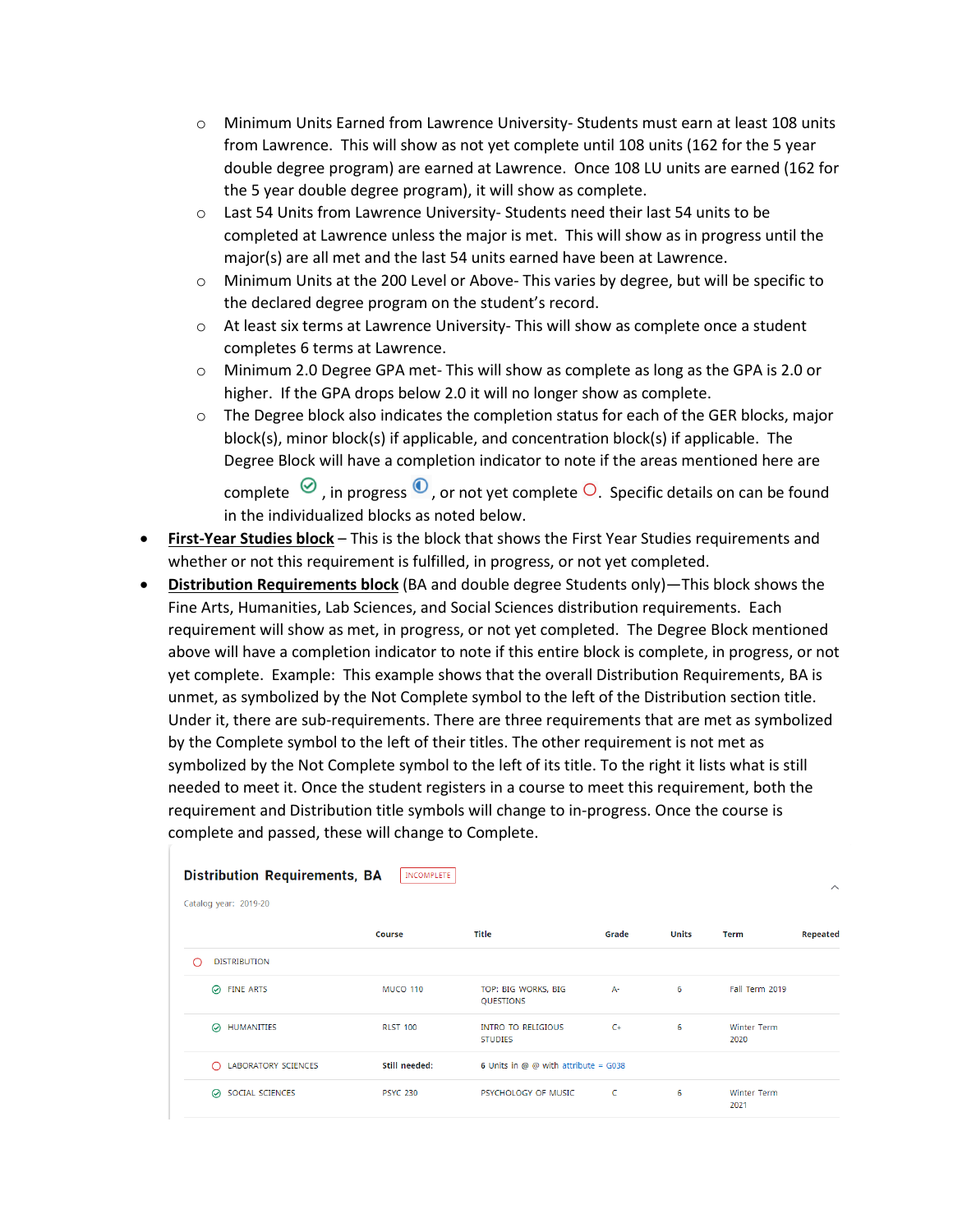- **Major block**—This block lists specific requirements for the major. The [Lawrence Catalog](https://www.lawrence.edu/academics/course_catalog) is the source you should ultimately use to ensure you are on track to completion, but the audit should help guide you. Your advisor will do a final major check to ensure you fulfill all major requirements for graduation. You will see the major block includes a GPA. This GPA is for the courses included in the major block only. Students must have a major GPA of 2.0 or higher to graduate.
- **Major Not Yet Declared block** If a student has not yet declared their major, they will not have a major block. Instead they will see the Major Not Yet Declared block that includes catalog guidance for declaring a major. This also includes a link to the major declaration form. For students to track their major requirements in Degree Works, they must officially declare their major by completing the [Major Declaration Form.](https://www.lawrence.edu/user/login?current=s/registrar/forms/declaration-of-major&b4r=1) Students can use the What-If option in the audit system to explore major options. Note: Major GPA, Student Educational Planner, and Requests for Exceptions cannot be applied until a major is officially declared.
- **Minor block**—For students that have declared a minor, this block lists specific requirements for the minor. The [Lawrence Catalog](https://www.lawrence.edu/academics/course_catalog) is the source you should ultimately use to ensure you are on track to completion, but the audit should help guide you. The Department Chair/Program Director will do a final minor check to ensure you fulfill all minor requirements for graduation. Students must have a declared major to declare a minor. The minor block has a minor GPA included. This GPA is for the courses included in the minor block only. Students must have a 2.0 or higher to graduate with the minor. Note: Minor GPA, Student Educational Planner, and Requests for Exceptions cannot be applied until a minor is officially declared.
- **Interdisciplinary Area block**—For students that have declared an Interdisciplinary Area (IA), this block lists specific requirements for the IA. The [Lawrence Catalog](https://www.lawrence.edu/academics/course_catalog) is the source you should ultimately use to ensure you are on track to completion, but the audit should help guide you. The Department Chair/Program Director will do a final IA check to ensure you fulfill all IA requirements for graduation. Student must have a declared major to declare an Interdisciplinary Area.
- **Elective Units block**—This block lists classes taken that do not fulfill a GER, major, minor or IA requirement. Some/all of these courses may be needed to fulfill the 216 (270 for double degree) units required for graduation. If a course shows in the Elective block that you expect to apply in a GER, major, minor, or IA block, ask your advisor for assistance is applying the course appropriately. The advisor or Department Chair/Program Director can submit a Request for Exception as discussed later in this document.
- **In-progress and Registered block** This block lists all registered courses whether the course are currently in-progress or pre-registered for a future term. These courses will also appear in applicable blocks above.
- **Insufficient Block**—This block includes courses that the student attempted, but did not successfully complete. This would include courses graded with a W, U, R, or F grade.
- **Over The Limit block** This block includes courses that will not contribute to the 216 units (or 270 units for the 5 year double degree program) required for graduation. Most often this would include MURP 201, 202, 203, 301, 302 and MUTH 161, 162, 171, 172 for the BMUS and 5 year double degree programs.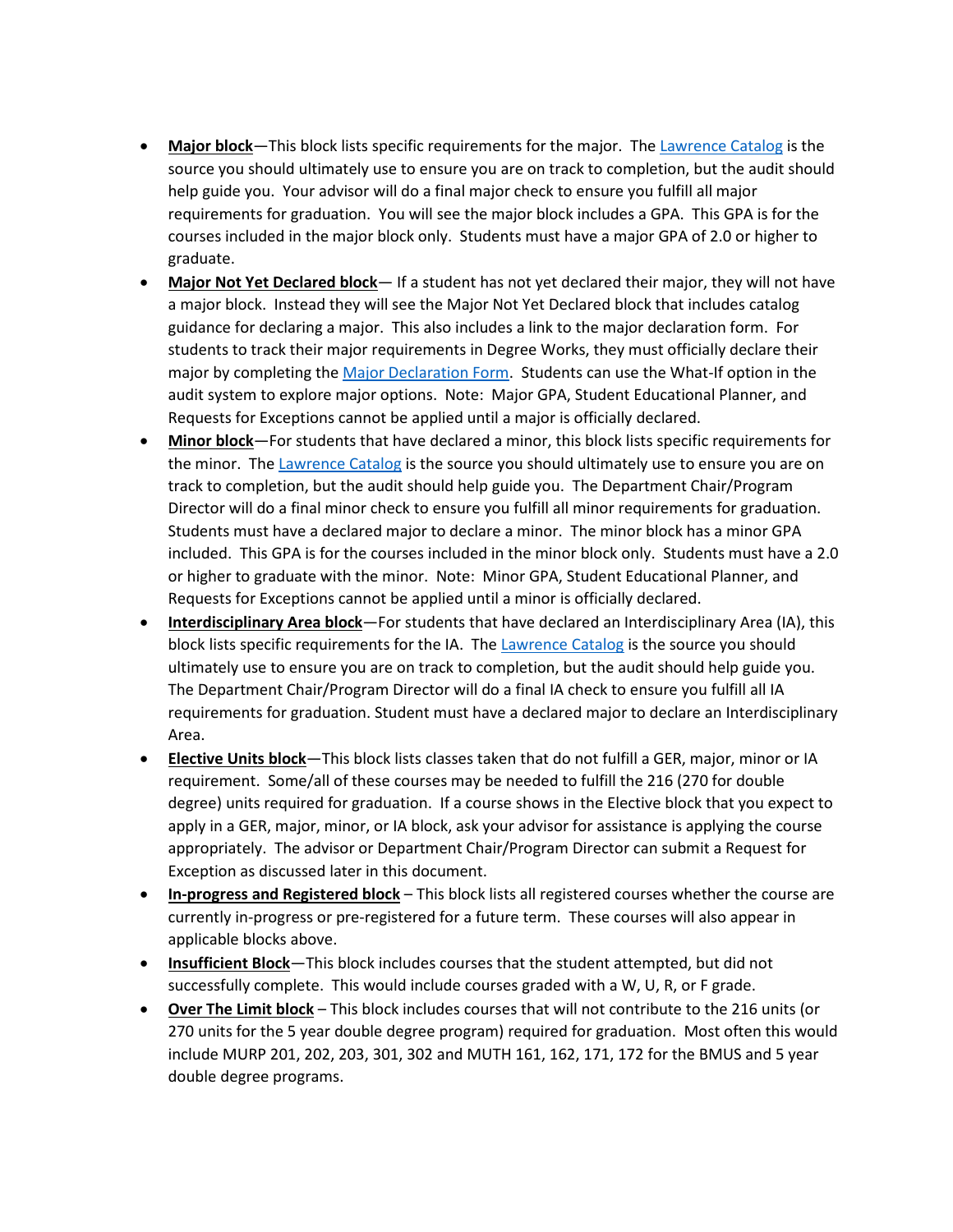## <span id="page-6-0"></span>Degree Audit Hyperlinks- Anything in the audit in blue text

If you click on anything in blue text in the audit, it will link to a few different things.

• Blue text in the Degree block (example below) will give shortcuts to other blocks in the audit. This keeps you from having to scroll to through the entire audit.

| <b>MUSIC EDUCATION CORE</b><br><b>REQUIREMENTS</b>                         | Still needed: | See Music Education Core Requirements section              |
|----------------------------------------------------------------------------|---------------|------------------------------------------------------------|
| <b>MUSIC</b><br>PERFORMANCE/COMPOSITION/THEORY<br><b>CORE REQUIREMENTS</b> | Still needed: | See Music Core Requirements section                        |
| <b>MAJOR REQUIREMENTS</b>                                                  | Still needed: | See Major in Music Education, Instrumental/General section |
| <b>Blocks included in this block</b>                                       |               |                                                            |
| <b>First Year Studies</b>                                                  |               |                                                            |
| General Education Requirements, BMUS                                       |               |                                                            |
| Music Education Core Requirements                                          |               |                                                            |
| Music Core Requirements                                                    |               |                                                            |
| Major in Music Education, Instrumental/General                             |               |                                                            |

• Blue text in a GER/major/minor/IA block will give you the course information details. If this course is on the course schedule for a current/future term, the class schedule information including date/times that courses are scheduled to be offered along with the number of seats available in each section. In the example below, if you click on MUEP 230, it will result in the Course Information box you see here.

| $\bigcirc$ voice for instru mus educators | Still needed: | 1 Course in MUEP 230 |
|-------------------------------------------|---------------|----------------------|
|-------------------------------------------|---------------|----------------------|

#### **Course Information**

| MUEP 230 - 1 Unit - VOICE FOR INSTRU MUS EDUCATORS |           |              |                 |                                                                                                        |  |  |  |
|----------------------------------------------------|-----------|--------------|-----------------|--------------------------------------------------------------------------------------------------------|--|--|--|
| Sophomore standing                                 |           |              |                 | An introduction to singing technique, voice use, and health. Consists of lectures and private lessons. |  |  |  |
| <b>Attributes:</b><br>11103<br>U101<br>UD01        | S026 G034 | G010<br>A003 |                 |                                                                                                        |  |  |  |
| Sections:                                          |           |              |                 |                                                                                                        |  |  |  |
| Term                                               | CRN       | Section      | Seats open      | Meeting times                                                                                          |  |  |  |
| SprTrm 2022                                        | 3281      | 0            | $0$ (out of 10) | F 12:30 - 13:40                                                                                        |  |  |  |

• Blue text can also be an attribute. Attributes are tags placed on courses to inform the system how a course can be used. If you click on an attribute in blue, it will give a list of courses with the specific attribute. One thing to note here is not all courses that appear are necessarily being taught in the current/next academic year. You will want to make note of sections offered. In the example below, BIOL 226 is offered in spring 2022, but BIOL 230 is not offered this academic year. If the course does not include **Sections** below the attributes, it is not on the class schedule for any terms open for registration. You would want to check with the department to see when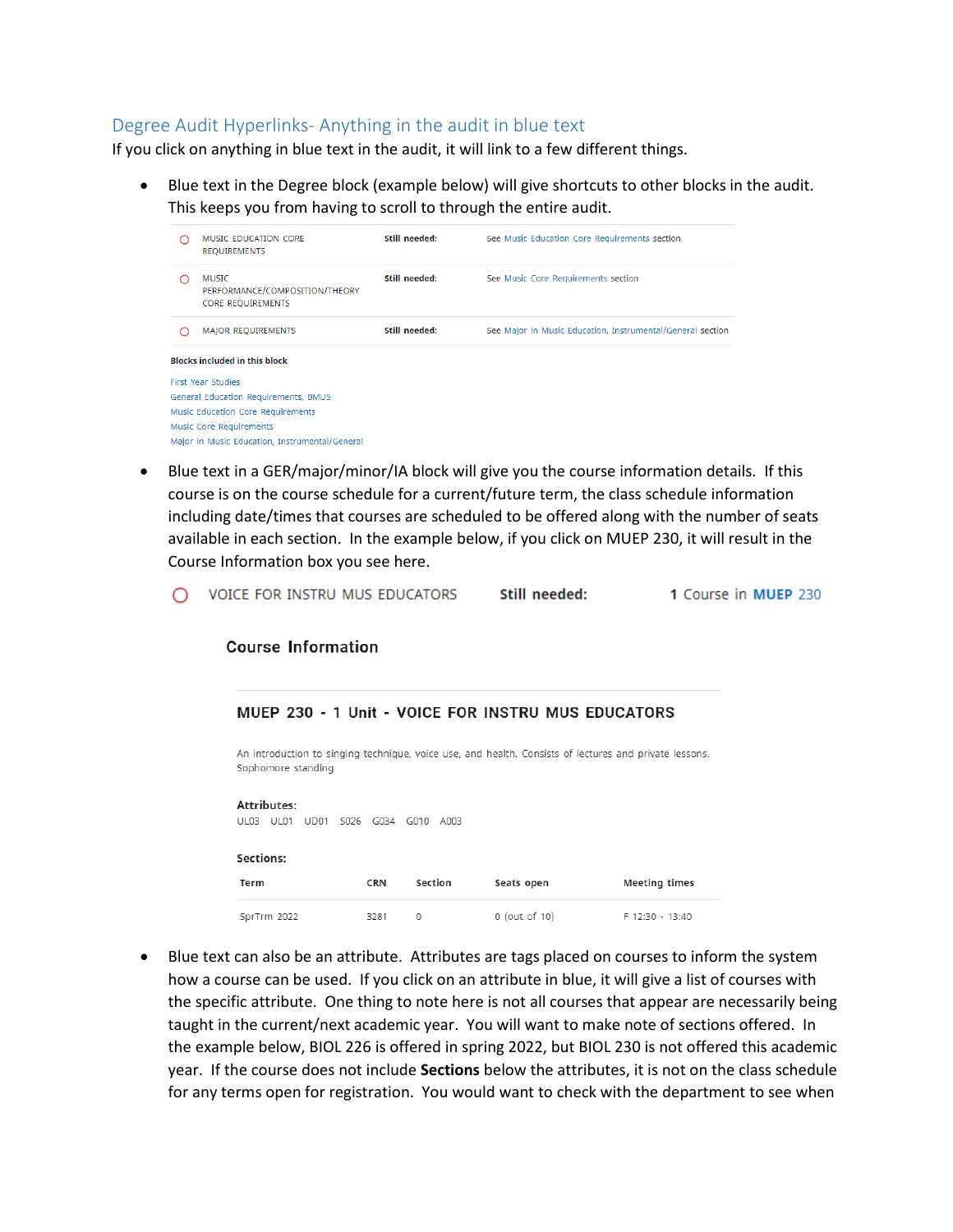a course might be offered again. [Some courses may be no longer be taught, but have not yet been inactivated.]

◯ LABORATORY SCIENCES Still needed: 6 Units in  $\omega \omega$  with attribute = G038

## BIOL 226 - 6 Units - MICROBIOLOGY

A study of microbial life with an emphasis on prokaryotes. Microbial physiology is examined in the context of how unique characteristics allow microbes to exploit a vast diversity of environments, including the human body. Laboratory exercises introduce students to techniques used to safely study microorganisms. BIOL 130 and BIOL 150, CHEM 116 recommended

#### **Attributes:**

UL03 UL01 UD03 S005 N015 N006 G040 G038 G016 G014 A001

#### Sections:

| Term        | CRN  | Section | Seats open      | Meeting times                                               |
|-------------|------|---------|-----------------|-------------------------------------------------------------|
| SprTrm 2022 | 4042 | 0       | $0$ (out of 24) | M W F 11:10 - 12:20<br>Th 13:00 - 16:00                     |
| SprTrm 2022 | 4041 | 0       | $0$ (out of 24) | M W F 11:10 - 12:20<br>Tu 13:00 - 16:00                     |
| SprTrm 2022 | 4040 | 0       | 48 (out of 48)  | M W F 11:10 - 12:20<br>Tu 13:00 - 16:00<br>Th 13:00 - 16:00 |
|             |      |         |                 |                                                             |

## BIOL 230 - 6 Units - GENERAL ECOLOGY

An introduction to the interactions between organisms and the environment. Explores the role of physical, chemical and biotic processes--including human activities--in determining the structure and function of populations, communities, and ecosystems. Topics include resource availability, competition, predation, symbiosis and natural and anthropogenic disturbances such as disease, biological invasions, pollution and climate change. Lecture and laboratory.

#### **Attributes:**

UL03 UL01 UD03 S005 N015 N006 G040 G038 G016 G014 A005 A001

#### <span id="page-7-0"></span>Degree Audit Exceptions

Advisors/Departments may request a substitution or waiver for a requirement in the major, minor, or IA. Advisors are not authorized to make exceptions to degree requirements and/or general education requirements. Advisors can submit a **Request for Exception** within Degree Works for a requirement in the major. This might be necessary for many reasons. A few examples are: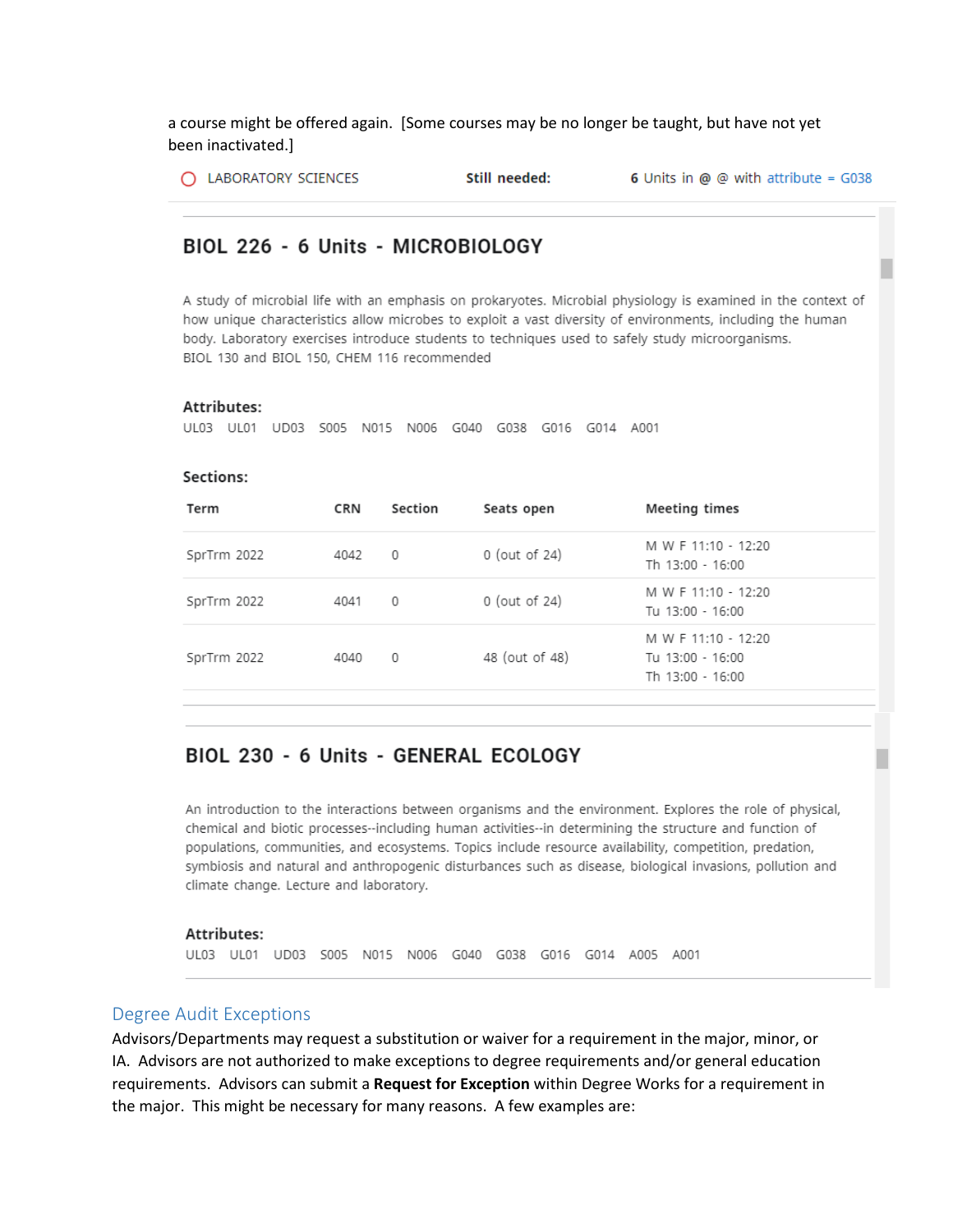- The student was approved to take a different course than is specified in the audit.
- A transfer course (includes AP/IB courses) will be allowed to fulfill the requirement.
- The requirement is waived.

**Exceptions** show in two places on the audit. The first is near the applicable course location. Included is the advisor that requested the exception, the date, and a description of the action taken.

| A2) RES METHODS IN<br>CULTURAL ANTH | <b>ANTH 391</b>      | DS-RESEARCH METHODS-CUL<br>A<br>ANTH |                                   |  | Fall Term 2019               |
|-------------------------------------|----------------------|--------------------------------------|-----------------------------------|--|------------------------------|
|                                     | <b>Exception by:</b> |                                      | <b>On: 10/14/2021 Also Allow:</b> |  | DS-RESEARCH METHODS-CUL ANTH |

The second place the exception shows is an exception section at the bottom of the audit. This specifies if the exception is *Enforced (Yes or No)*. The primary reason an exception would not be enforced is if the student changed degree, catalog, and/or major after the exception was approved in Degree Works. Each exception ties to a specific block. If that block is removed then the exception no longer applies, but will still appear at the bottom of the audit. For example, if a student had an exception in a major block and then decided to drop the major, the exception would only show at the bottom of the audit and would show "No" in the Enforced column.

| <b>Exceptions</b> |                              |                   |                   |                       |                 |  |
|-------------------|------------------------------|-------------------|-------------------|-----------------------|-----------------|--|
| <b>Type</b>       | <b>Description</b>           | <b>Created on</b> | <b>Created by</b> | <b>Block</b>          | <b>Enforced</b> |  |
| Also Allow        | DS-RESEARCH METHODS-CUL ANTH | 10/14/2021        |                   | Major in Anthropology | Yes             |  |

## <span id="page-8-0"></span>Degree Audit Links

Located at the top of your screen, the Links section contains links to various Lawrence University websites that may be helpful to students and advisors.



It currently includes the following:

- Catalog
- Major Declaration
- Transfer Credit from Another University
- Voyager
- Structure of the Curriculum

The ellipsis at the top right under your name includes options that are helpful for students and advisors: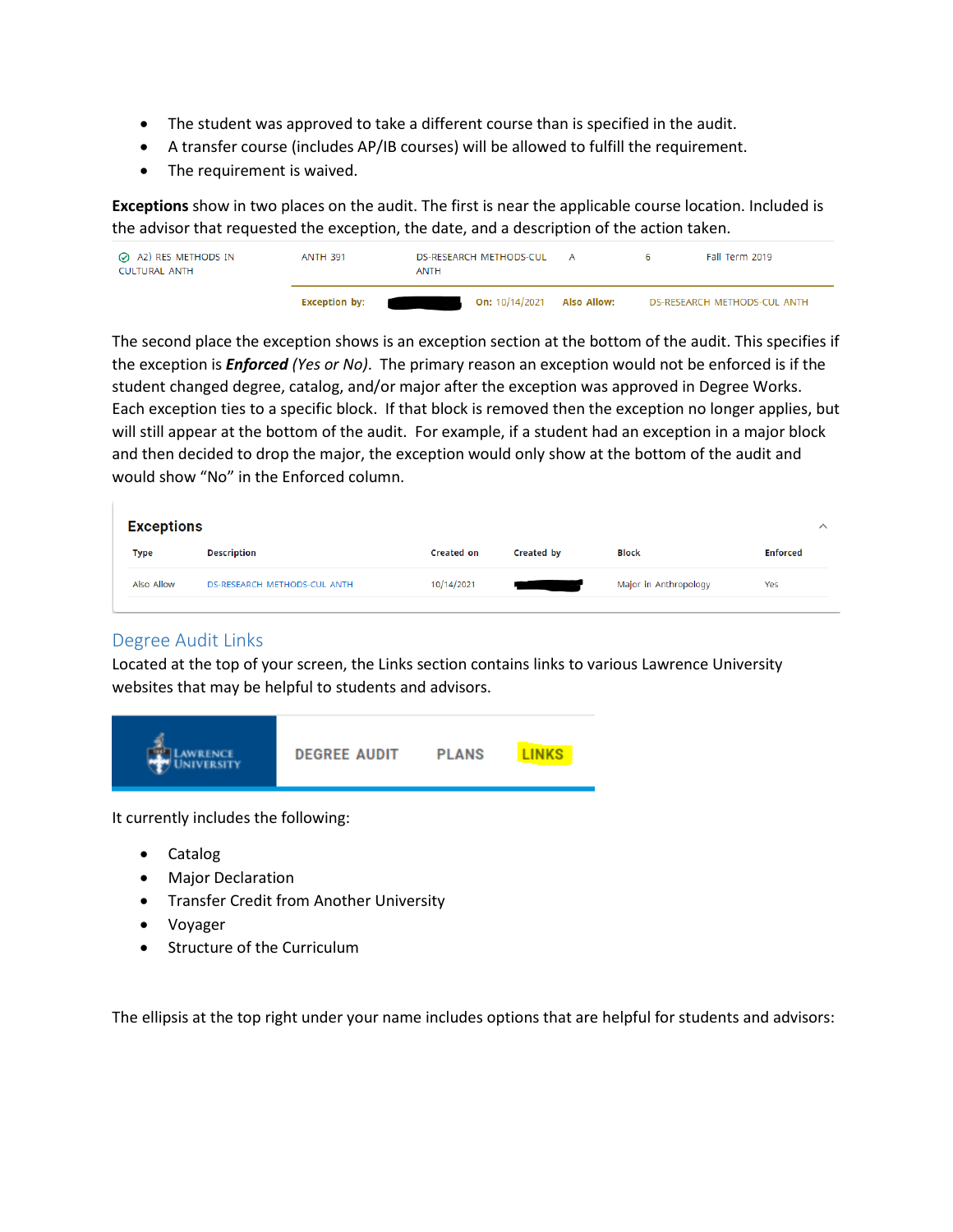|                  | (2) Angi Long |   |  |
|------------------|---------------|---|--|
|                  | д             | М |  |
| GPA Estimator    |               |   |  |
| Academic History |               |   |  |

## <span id="page-9-0"></span>GPA Estimator

GPA Estimator will help a student predict the grades they need to earn to reach a specific GPA goal. This is only an estimator and does not take into consideration repeated courses and S/U masks that have not yet been applied.

## <span id="page-9-1"></span>Academic History

Academic History lists the student's courses in order by term.

## **Academic History**

#### Fall Term 2013

| Course            | <b>Title</b>                                 | Grade     | <b>Units</b> |
|-------------------|----------------------------------------------|-----------|--------------|
| <b>FXAM 36</b>    | AP ENGLISH LANGUAGE & COMP                   | TR.       | 6            |
|                   | Satisfied by: AP - - Credit by Exam          |           |              |
| <b>FRST 100</b>   | <b>FRESHMAN STUDIES</b>                      | <b>B-</b> | 6            |
| <b>GER 202</b>    | <b>INTERMEDIATE GERMAN 2</b>                 | $B+$      | 6            |
| <b>ITNG 150</b>   | INTRODUCTION TO LINGUISTICS                  | $A-$      | 6            |
| <b>THAR 355</b>   | THEATRE PRODUCTION LAB                       | s         |              |
| WAIV <sub>1</sub> | <b>FOREIGN LANGUAGE B.MUS</b>                | TR        | 0            |
|                   | Satisfied by: WAIVED - - Lawrence University |           |              |

#### **Winter Term 2014**

| Course          | Title                          | Grade | Units |
|-----------------|--------------------------------|-------|-------|
| <b>FRST 101</b> | <b>FRESHMAN STUDIES</b>        | A٠    |       |
| GER 285         | ADV COMPOSITION & CONVERSATION |       |       |
| <b>LING 340</b> | <b>INTRODUCTION TO SYNTAX</b>  | C+    |       |

## <span id="page-9-2"></span>**Notes**

Advisors and other departments across campus with Degree Works access can enter notes regarding the student progress. These notes are viewable to those with access to the student's audit.

## <span id="page-9-3"></span>What-If

You can dig into the What-If scenario if you are feeling adventurous. It is located just above the Degree Progress gauges. This will allow a student and advisor to see how classes will plug into specific requirements "IF" they declare a specific major or minor. You can also test the what-if with specific courses with no changes to the major/minor. This can be tested if you have a major or no major. It does require you to enter the degree code and catalog year.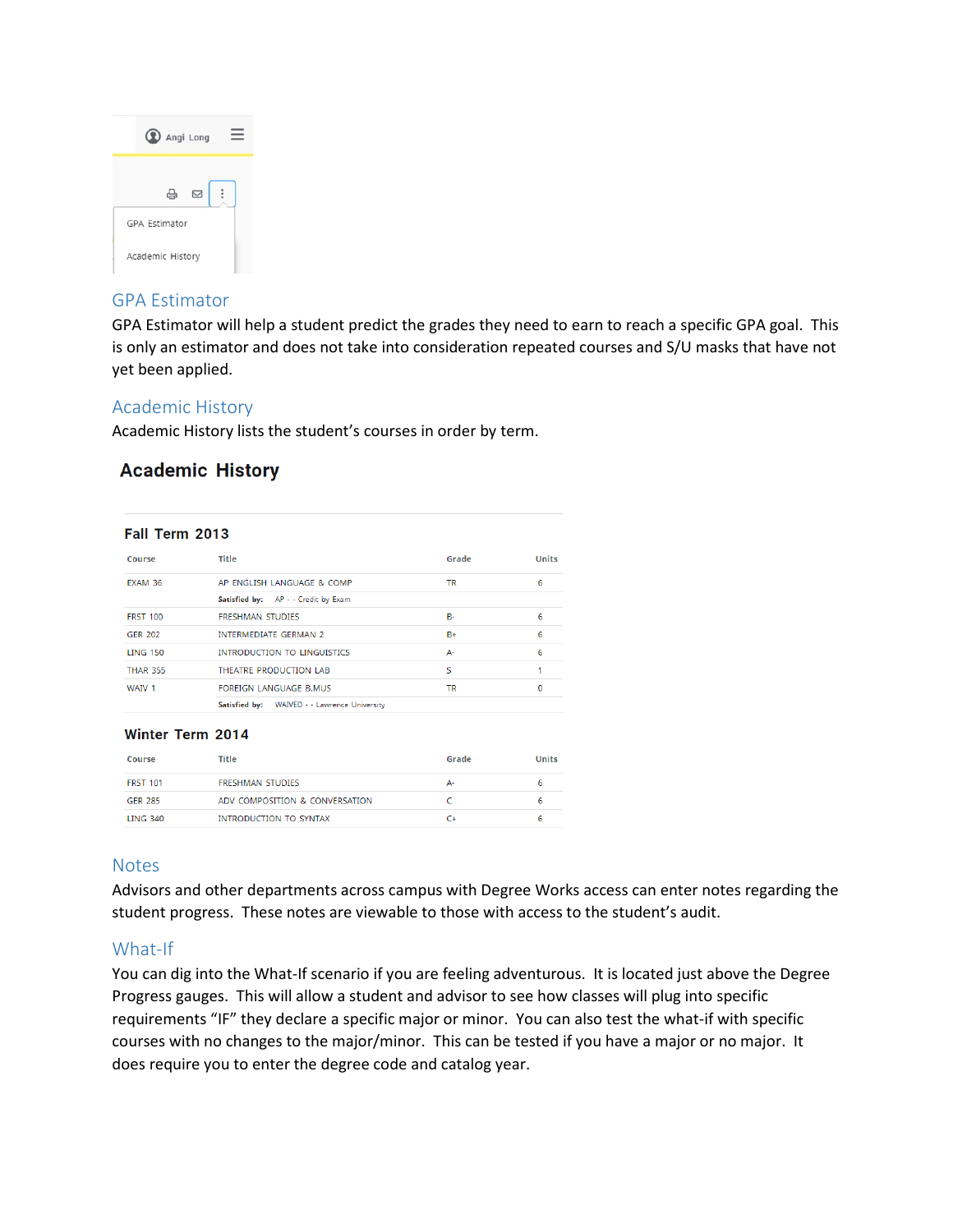| What-If<br><b>Academic</b>    | <b>Financial Aid</b>                                                                                             |
|-------------------------------|------------------------------------------------------------------------------------------------------------------|
| Format<br><b>Student View</b> | <b>Degree progress</b><br>$\checkmark$<br>83%<br>100%<br>Requirements<br>Units<br>Cumulative Degree GPA<br>2.433 |

• If you want to use the current major/minor, but test with potential courses, you will need to select the Use current curriculum box. In the snip below I want to use the current major/minor the student already has declared, but I want to know how ARHI 101 and FIST 318 will plug into the audit if the student decides to register for the courses. I already added ARHI 101 and here I need to select Add to test it with FIST 318 also. Once I select ADD, I will then select PROCESS.

| <b>What-If Analysis</b>                                                              | $\wedge$                       |
|--------------------------------------------------------------------------------------|--------------------------------|
| Use current curriculum $\sqrt{}$<br>In-progress classes V Preregistered classes<br>◘ |                                |
| <b>Future courses</b>                                                                |                                |
| Subject<br>FIST<br>Number<br><b>ADD</b><br>318                                       |                                |
| $ARHI 101 \times$                                                                    |                                |
|                                                                                      | <b>PROCESS</b><br><b>RESET</b> |

• If you want to do a What-If with a different major, you will leave the Use current curriculum box unchecked. You must select a catalog year and degree. Then, you can select major, minor, and/or concentration. You can test degrees, major, minors, concentrations, and different catalog years. More information on catalog years is below. In the snip below you can see an example of testing this student's courses with the Film Studies major.

| <b>What-If Analysis</b>                                      |                                                       |               |              | $\wedge$       |
|--------------------------------------------------------------|-------------------------------------------------------|---------------|--------------|----------------|
| Use current curriculum $\sqrt{}$<br>In-progress classes<br>П | Preregistered classes                                 |               |              |                |
| Program                                                      |                                                       |               |              |                |
| Catalog year *<br>$\checkmark$<br>$2021 - 22$                | Degree $*$<br>$\checkmark$<br><b>Bachelor of Arts</b> |               |              |                |
| Areas of study                                               |                                                       |               |              |                |
| Major *<br>$\checkmark$<br><b>Film Studies</b>               | Minor<br>$\checkmark$                                 | Concentration |              | $\checkmark$   |
| Additional areas of study                                    |                                                       |               |              | $\checkmark$   |
| <b>Future courses</b>                                        |                                                       |               |              |                |
| Subject                                                      | Number                                                | ADD           |              |                |
|                                                              |                                                       |               |              |                |
|                                                              |                                                       |               | <b>RESET</b> | <b>PROCESS</b> |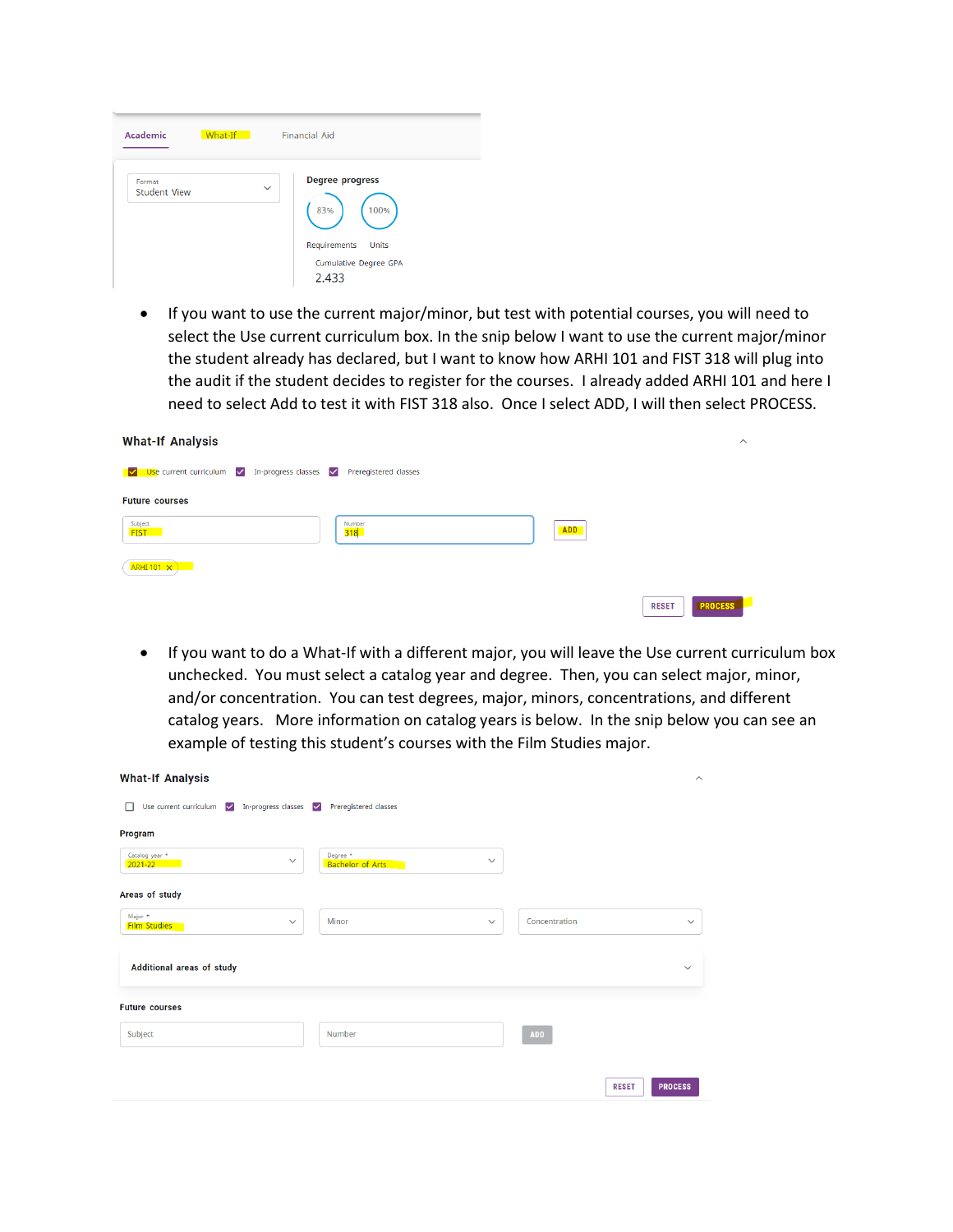• If you want to add a second major, you would select the Additional areas of study and select ADD.

| <b>What-If Analysis</b>                                                   |              |                              |              |               |                             | $\overline{\phantom{a}}$ |
|---------------------------------------------------------------------------|--------------|------------------------------|--------------|---------------|-----------------------------|--------------------------|
| Use current curriculum v In-progress classes v Preregistered classes<br>П |              |                              |              |               |                             |                          |
| Program                                                                   |              |                              |              |               |                             |                          |
| Catalog year *<br>2021-22                                                 | $\checkmark$ | Degree *<br>Bachelor of Arts | $\checkmark$ |               |                             |                          |
| Areas of study                                                            |              |                              |              |               |                             |                          |
| Major *<br>Film Studies                                                   | $\checkmark$ | Minor                        | $\checkmark$ | Concentration |                             | $\checkmark$             |
|                                                                           |              |                              |              |               |                             |                          |
| <b>Additional areas of study</b>                                          |              |                              |              |               |                             | $\wedge$                 |
| Major<br><b>East Asian Studies</b>                                        | $\checkmark$ | Minor<br>Data Science        | $\checkmark$ | Concentration | $\checkmark$                |                          |
|                                                                           |              |                              |              |               | <b>ADD</b><br><b>CANCEL</b> |                          |
|                                                                           |              | $\! + \!\!\!\!$              |              |               |                             |                          |

• If you want to test the new majors with specific courses the student is considering, but not yet registered for, you would enter subject and number under Future courses, select ADD and PROCESS. Based on the checkboxes at the top of the What-If screen, any classes the student is currently taking or registered for show in the audit. If you want to exclude all of these, you can uncheck the boxes above.

| Areas of study                                  |              |                   |              |               |                                |
|-------------------------------------------------|--------------|-------------------|--------------|---------------|--------------------------------|
| Major *<br>Film Studies                         | $\checkmark$ | Minor             | $\checkmark$ | Concentration | $\checkmark$                   |
| Additional areas of study                       |              |                   |              |               | $\wedge$                       |
| Major: East Asian Studies Minor: Data Science   |              |                   |              |               | $\times$                       |
|                                                 |              | $+$               |              |               |                                |
| <b>Future courses</b><br>Subject<br><b>MATH</b> |              | Number<br>$200 -$ |              | ADD           |                                |
|                                                 |              |                   |              |               | <b>PROCESS</b><br><b>RESET</b> |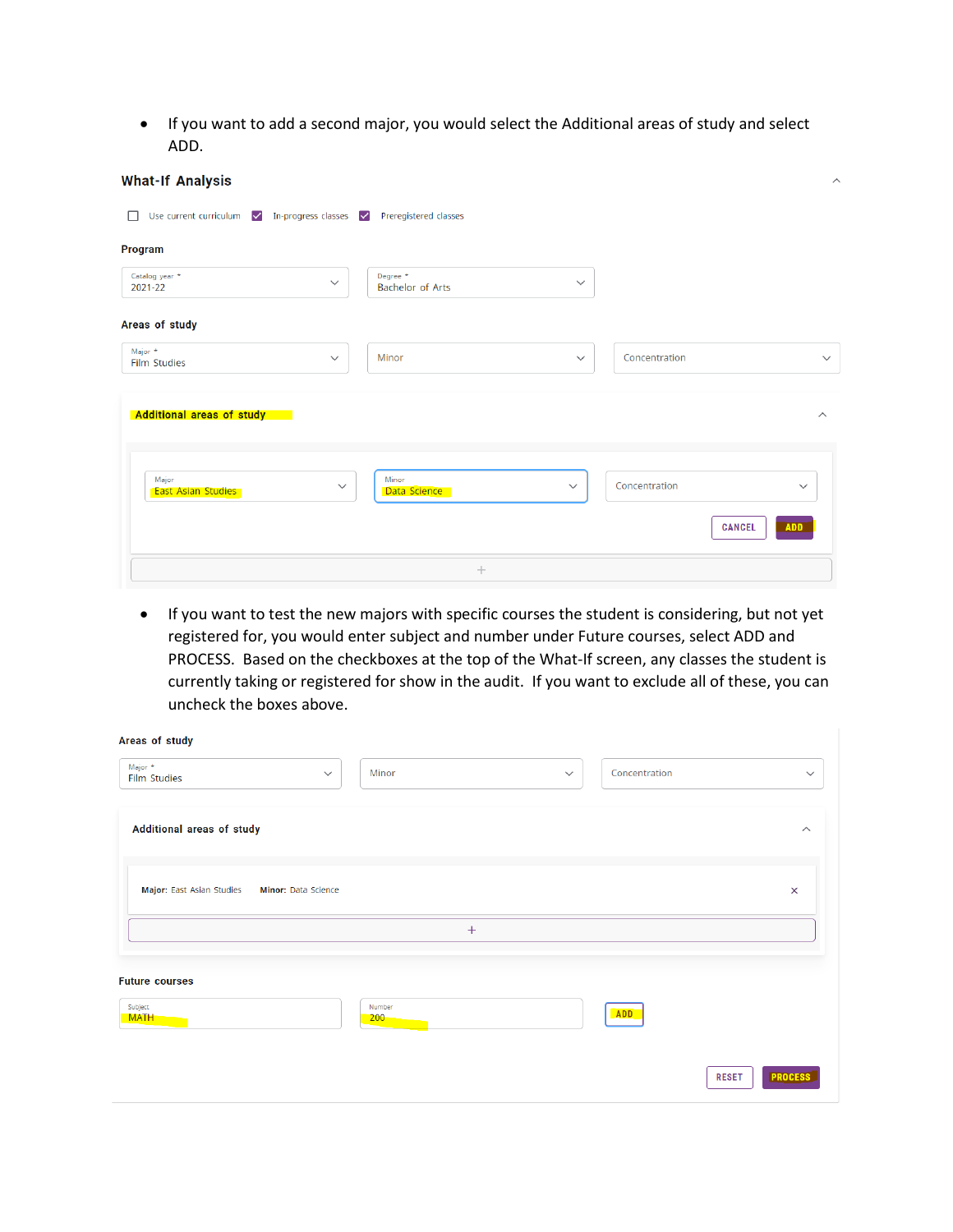• Once you select PROCESS, the What-If Audit will show on your screen. To go back to the original audit, simple click on Academic just above the degree progress gauges.

| <b>What-If Analysis</b>                       |                                                                                                 |
|-----------------------------------------------|-------------------------------------------------------------------------------------------------|
| Format<br>$\checkmark$<br><b>Student View</b> | <b>Degree progress</b><br>17%<br>23%<br>Requirements<br>Units<br>Cumulative Degree GPA<br>0.000 |

## <span id="page-12-0"></span>Catalog Year

During implementation, a Degree Works employee built out all of our audits initially. They used our 2020-2021 catalog. We then will work with the catalogs each year to create updated major/minor/concentration blocks if the requirements change. If a student began at Lawrence prior to 2020-2021, their catalog year assigned in Banner is probably their admit year. Since we did not build out catalogs prior to 20-21, their requirements might vary from the audit attached to them.

Students can choose a newer catalog year if they desire. However, all of the major/minor/IA requirements must come from the same catalog year. If one of the requirements is slightly different in the new catalog, the advisor can choose to do a Petition for Exception for that requirement. However, a student cannot select any major/minor combinations that do not exist in the same year.

Example: A student cannot be a double major in GEOL and ENSC. GEOL ended a couple of years ago and was replaced by GEOS. ENSC was added in 2021-2022. So, the student would need to work with their advisors to see if GEOS and ENSC under the 21-22 catalog will work for the classes they have taken.

Students can request a new catalog year by completing th[e Request to Change Catalog Year form.](https://www.lawrence.edu/mw/REQUEST_TO_CHANGE_CATALOG_YEAR.pdf) Also, on the major declaration form, they must indicate the desired catalog year they plan to use for the desired majors/minors/IAs.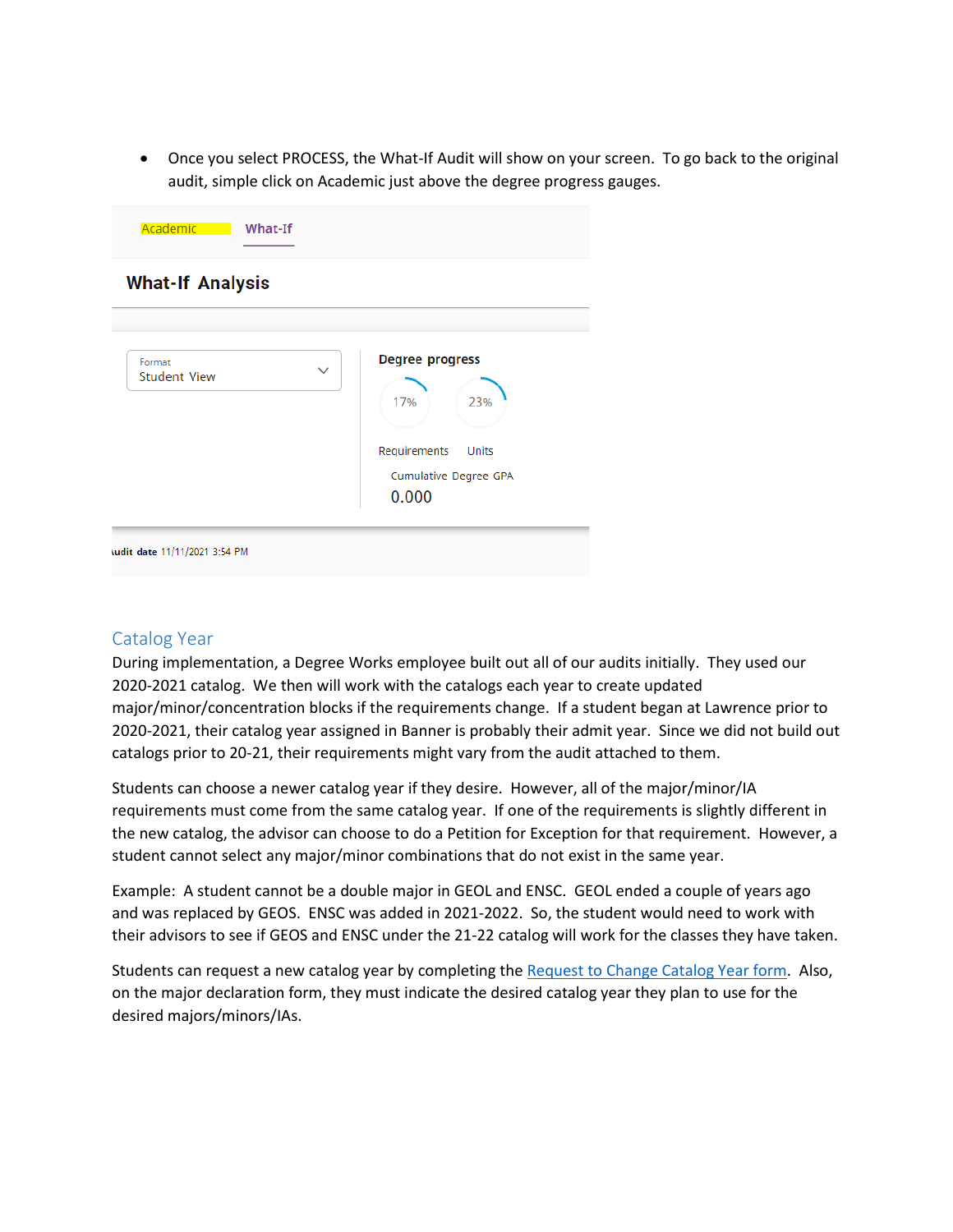## <span id="page-13-0"></span>Plans (Student Educational Planner)

The Plans component of Degree Works is the newest addition. Additional documentation on using Plans will be coming soon. Feel free to explore in the meantime. We do not have any templates created so you would select BLANK PLAN and a future term as the starting term. You must create a description. Only advisors have the ability to lock a plan in place. Students can create plans, but they are not the official plans linked to their audit. These plans can only be locked in place by the advisor.

|                     | <b>DEGREE AUDIT</b><br><b>PLANS</b><br><b>LINKS</b>                                          |                   |
|---------------------|----------------------------------------------------------------------------------------------|-------------------|
| <b>Degree Audit</b> | Data refreshed 11/12/2021 2:15 AM $\mathcal C$                                               |                   |
| <b>Plan List</b>    |                                                                                              | <b>NEW PLAN</b>   |
| <b>Create Plan</b>  |                                                                                              | $\times$          |
|                     | Would you like to create a plan based on a template or would you like to start from scratch? |                   |
|                     | <b>SELECT TEMPLATE</b>                                                                       | <b>BLANK PLAN</b> |
|                     |                                                                                              |                   |

Click the 3 horizontal lines to bring up needed courses for the student. You can then drag and drop them into desired terms. Use the left and right arrows to go to Still Needed to see which courses you still need to complete. You can move to the course list if you want to search for a specific course that is not in the Still needed section. You can drag and drop Still Needed Courses into Terms. You can add more terms by selecting the ADD TERM button. We will continue to add to this Plan documentation in the days to come. In the meantime, feel free to explore and send feedback to [degreeaudit@lawrence.edu.](mailto:degreeaudit@lawrence.edu)

| <b>Still Needed</b>            |   |  |
|--------------------------------|---|--|
| General Education Require      |   |  |
| <b>INTERNATIONAL DIVERSITY</b> | ゝ |  |
| Music Education Core Requi     |   |  |
| ETHNICITY, CULT DIVERS,        | ゝ |  |
| SOCIOLOGY OF EDUCATION         | ゝ |  |
| <b>EDUCATING ALL LEARNERS</b>  |   |  |